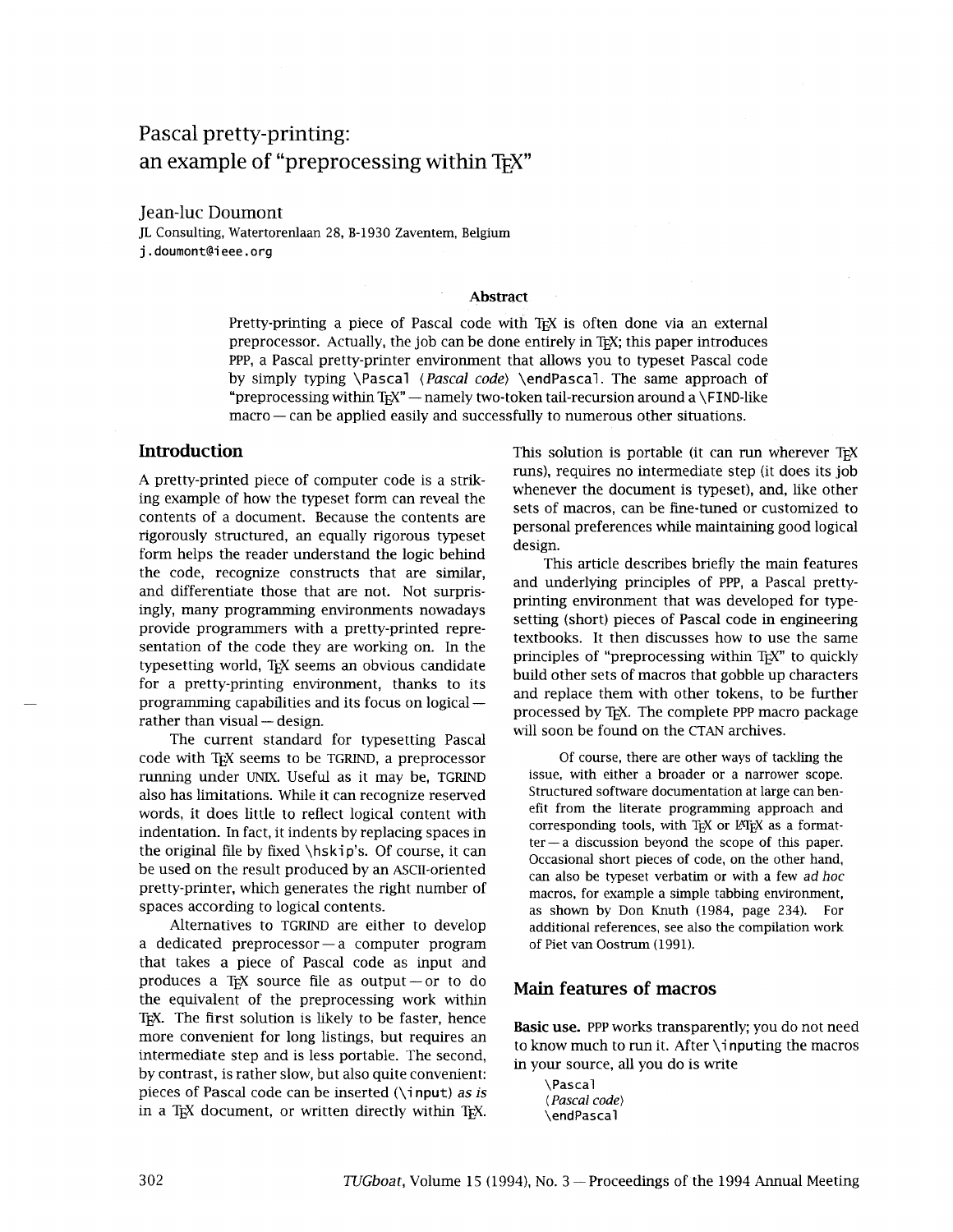in plain. tex or

\begin{Pascal} ( Pascal code) \end{Pascal }

in LATEX, where (Pascal *code)* can be an \input command.

The PPP package then pretty-prints the corresponding Pascal code; by default, it

- typesets reserved words in boldface;
- indents the structure according to syntax (identifying such constructs as begin . . . **end** and **if**  . . . **then..** . **else** . . .;);
- typesets string literals in monospaced  $(\tceil t t)$ font;
- considers comments to be TEX code and typesets them accordingly.

The Appendix illustrates these features.

**Comments.** Recognizing comments as T<sub>EX</sub> code is  $\text{verycomment}\text{}\text{}=\text{let}\text{}=\text{let}\text{}=\text{let}\text{}=\text{let}\text{}=\text{let}\text{}=\text{let}\text{}=\text{let}\text{}=\text{let}\text{}=\text{let}\text{}=\text{let}\text{}=\text{let}\text{}=\text{let}\text{}=\text{let}\text{}=\text{let}\text{}=\text{let}\text{}=\text{let}\text{}=\text{let}\text{}=\text{let}\text{}=\text{let}\text{}=\text{let}\$ particularly powerful: side by side with a rather Similarly, if you wish to reproduce the comments strict typeset design for the program itself, com- verbatim rather than consider them as TEX code, ments can be typeset with all of T<sub>F</sub>X's flexibility and power. Besides for adding explanatory comments Force: Besides for diding explanatory comments<br>to the program, this possibility can be used to<br>fine-tune the lavout Extra vertical space and page and the distribution of the section of the section of the section fine-tune the layout. Extra vertical space and page and here are a head in this way. Such comments and words by defining a macro with the same name as breaks can be added in this way. Such comments can even be made "invisible", so no empty pair of the reserved word prefixed with p@. If you want comment delimiters shows on the page.

Accessing TEX within comments suffers a notable exception, though. Pascal comments can be delimited with braces, but Pascal compilers do not match braces: the first opening brace opens the comment and the first closing brace closes the comment, irrespective of how many other opening braces are in between. As a consequence, braces cannot be used for delimiting T<sub>F</sub>X groups inside Pascal comments (the result would not be legal Pascal code anymore). Other TEX delimiters must be used; by default, PPP uses the square brackets '[' and ']'.

Program fragments. PPP was taught the minimum amount of Pascal syntax that allows it to typeset Pascal code; it is thus not a syntax-checker. While some syntax errors (such as a missing end) will cause incorrect or unexpected output, some others (such as unbalanced parentheses) will be happily ignored.

However, the package was designed for inserting illustrative pieces of code in textbooks, including *incomplete* programs. PPP has facilities for handling these, though it needs hints from the author as to what parts are missing. These hints basically consist in supplying — in a hidden form — the important missing elements, so PPP knows how many groups to open and can then close them properly.

**Customization.** PPP is dedicated to Pascal. Though you can use the same underlying principles (see next section) in other contexts, you cannot easily modify PPP to pretty-print very different programming languages. There is, however, room for customizing the pretty-printing, and this at several levels.

At a high level, you can use the token registers \everyPascal, \everystring, as well as \everycomment to add formatting commands to be applied, respectively, to the entire Pascal code, to the Pascal string literals, and to the Pascal comments. If you want your whole Pascal code to be in nine-point roman, for example, you can say

\everypascal {\ninerm

#### \baselineskip=10pt(etc.) }

If you would rather use '(' and ')' instead of '[' and ']' as T<sub>EX</sub> grouping delimiters in Pascal comments, YOU can say

you can say

the Pascal identifier foo to be displayed in italics in your code, you can say

\def\p@foo{{\it foo}}

before your code and PPP will do the rest.

At a low level, you can go and change anything you want, providing you know what you are doing and you first save PPP under a different name.

# **Underlying principles**

The PPP environment pretty-prints the code in one pass: it reads the tokens, recognizes reserved words and constructs, and typesets the code accordingly, indenting the commands according to depth of grouping. Specifically, PPP

- relies on tail-recursion to read a list of tokens: one main command reads one or several tokens, processes them, then calls itself again to read and process subsequent tokens until it encounters a stop token;
- decides what to do for each token using a modified version of Jonathan Fine's \FIND macro;
- recognizes words as reserved by checking for the existence of a TEX command with the corresponding name and acts upon reserved words by executing this command;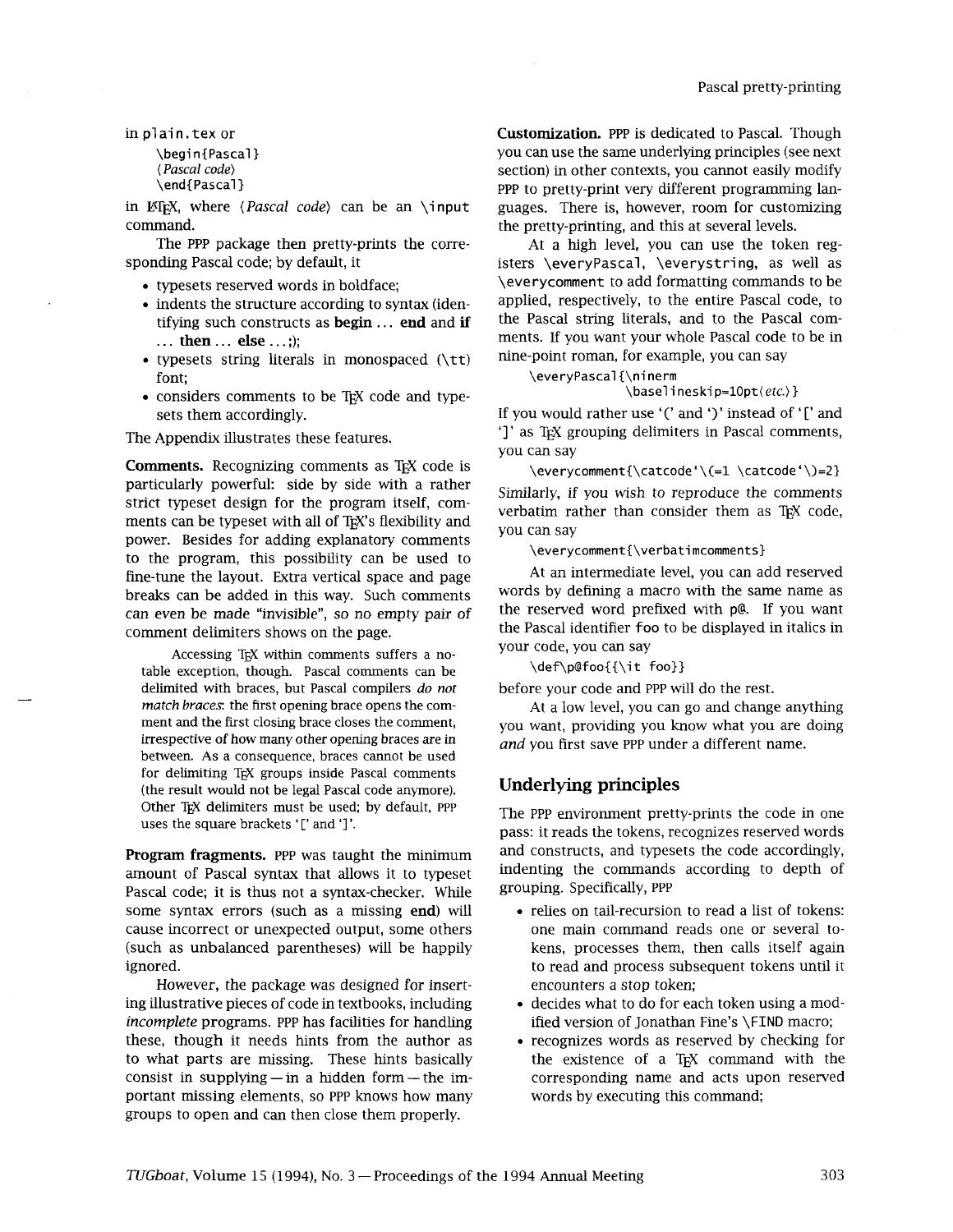Jean-luc Doumont

• typesets the code by building a nested group structure in T<sub>EX</sub> that matches the group structure in Pascal.

Tail-recursion. Jonathan Fine (1993) offers useful control macros for reading and modifying a string of tokens. Rewritten with a ';' instead of a '\*' (to follow the Pascal syntax for a case), his example for marking up vowels in boldface, a problem introduced in *Einführung in T<sub>F</sub>X* by Norbert Schwarz (1987), becomes:

```
\def\markvowels #1
1 
  \FIND #1 
    \end : ; 
    aeiou AEIOU:{\bf#l}\markvowels; 
    #1: {#l}\markvowel s ; 
  \END 
1
```
so that \markvowel s Audacious \end produces "Audacious". \FIND is a *variable delimiter macro* 

```
(as Fine puts it), defined as<br>
\longleftarrow \frac{41\%}{1000}\long\def\next##l#l##2:##3;##4\END{##3}% 
         \next}
```
It extracts what is between the ':' and the ';' immediately following the first visible instance of **#1** and discards whatever is before and whatever is after (up to the following \END). The same idea is used in the *Dirty Tricks* section of the *The TrXbook* (Knuth 1984, page 375). The generic use of  $\F1ND$ is thus

```
\FIND (search token) 
   ( key) (key) . . . ( key) : (action) ; 
    ( key) ( key) . . . (key) : (action) ; 
    \mathbf{r}.
   ( key) (key) . . . (key) : (action) ; 
   (search token) : (default action) ; 
\END
```
PPP brings the following three basic changes to Fine's scheme:

- first, it uses a tail-recursion scheme that reads tokens two by two rather than one by one; this extension makes it easier to recognize and treat character pairs such as '>=', '..', and '(\*'.
- next, it moves the tail-recursion command (the equivalent of \markvowels in the example above) to the end of the macro, to avoid having to repeat it for each entry in the \FIND list. This move also simplifies brace worries: whatever is specified between the ':' and the ';' in the above definition can now be enclosed in braces. These protect a potential **#1** in the *(action)*  (they make it invisible when \next scans its argument list), but do not produce an extra

level of grouping (they are stripped off when \next reads its argument **#3).** 

 $\bullet$  finally, it replaces ':' and ';' - which need to be recognized explicitly when reading the Pascal code - respectively by '?' and '!' - which do not. (Other tricks are possible; see for example Sections 4 and 6 in Fine (1993).)

To consider all pairs of tokens, the new scheme spits out the second token before calling the recursive command again, so this second token is read as the first token of the new pair. While this double-token system has proved very convenient in many applications I developed, it has one inherent limitation: because the spit-out character has been into TEX's mouth, it has already been tokenized (assigned a character code). If the action corresponding to the first token read is to redefine character codes, then the second token will not reflect these new codes. When such a recoding is an issue, alternative constructs using \futurelet can be devised to consider pairs (i.e., to take the next token into account in deciding what to do), but such constructs are rather heavy.

With these changes, the tail-recursion core of the Pascal pretty-printer looks something like this:

```
\l ong\def\Fi nd #1{ 
  \long\def\next##l#l##2?##3!##4\END{##3} 
  \next} 
\def\Pascal{\pascal \relax}
```

```
% \relax is passed as first token 
  % in case the code is empty 
 % i.e., the next token is \endpascal 
\def\pascal#l#2{\def\thepascal{\pascal}% 
  \Find #1 
    ( k e y ) ( k e y ) . . . (key)?{(action) } ! 
     (key) ( key) . . . (key) ?{(action) } ! 
     \cdots( key) ( key) . . . ( key) ? ( action) } ! 
    #I?{ ( default action) } ! 
  \END 
  \i fx\endPascal#2 
     \def\thepascal##1{\relax}\fi
  \thepascal#2}
```
with the typesetting taking the form

\Pascal *(Pascal code)* \endpascal

In this two-token scheme, the end-of-sequence test must now be done on the second token read, so the tad recursion does not read past the end-ofsequence token (\endPascal). The sequence is ended by redefining \thepascal to gobble the next token and do nothing else.

Hmm ... it is a little more complicated than that. The \pascal macro (which is really called \p@sc@l) must be able to recognize and act upon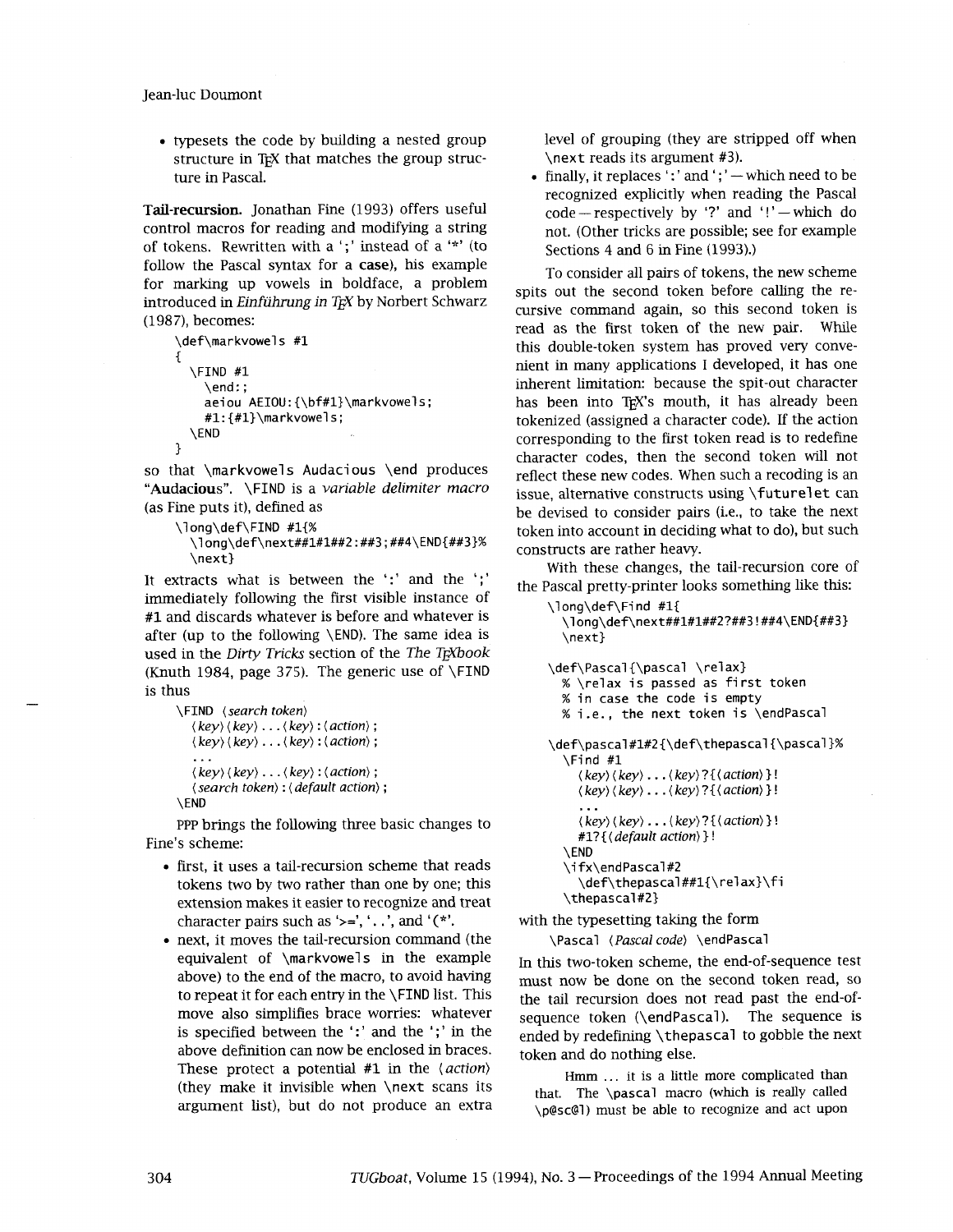ing \catcode'\{=12 \catcode'\}=12 somewhere in \Pascal, so they lose their grouping power when TEX scans Pascal code. Because the \FIND macro identifies *tokens*, category codes must match. In bly with space before or after; other words, '{' and '}' must be of category 12 when **opening a group and increasing the indentation;**<br>
\p@sc@1 is defined, so we must use another pair of **opening a group**, thus going back to the level characters as group delimiters for defining  $\log$ sc@l. I use the square brackets '[' and ']'. The contract opened; or  $\blacksquare$ 

**Accumulating words.** Identifiers **in** Pascal are composed of letters, digits, and the underscore character **I-',** but must start with a letter. Correspondingly, PPP identifies words in the following way. It uses an \ifword switch to indicate whether a word is currently constructed and an \if reserved switch to indicate whether the accumulated word is a candidate reserved word. Starting on a situation in which \i fword is false, it does the following:

- $\bullet$  if the token read is a letter, set \ifword and \if reserved to true, empty the token register \word, and accumulate the letter in it.
- if the token read is a digit, look at  $\iota$  fword. If true, accumulate the digit in the token register \word and set \ifreserved to false (reserved words contain no digit); if false, treat as a number.
- if the token read is an underscore, look at \i fword. If true, accumulate the underscore in the token register \word and set \i <sup>f</sup>reserved to false (reserved words contain no underscore); if false, treat as an underscore.
- if the token is not a letter, a digit, or an underscore, look at \ifword. If true, set to false and take care of the word so terminated. If false, pass token to other macro for further processing.

**Recognizing reserved words.** PPP recognizes reserved words by checking words composed of letters only against a list. This list is in reality a set of macros, the names of which are formed by prefixing Pascal reserved words with 'p@'. These macros have thus a double role:

- by their existence, they identify a word as reserved; for example, the existence of a macro named pebegin indicates that **begin** is a reserved word.
- by their definition, they tell what to do when the corresponding reserved word has been identified; for example, \p@begin takes care of what needs to be done when the reserved word **begin** is encountered.

braces, used as comment delimiters in Pascal. These The actions to perform when a reserved word braces are recatcoded to the category other by say-<br>ing \catcode'\{=12 \catcode'\}=12 somewhere but are within a small set, namely

- typesetting the word as a reserved word, possi-
- 
- closing a group, thus going back to the level<br>of indentation present when that group was
- turning flags on or off.

Because many reserved words require the same action, the corresponding T<sub>EX</sub> macros can all be \let equal to the same generic macro. For example, \r@serv simply typesets the last reserved word accumulated (without extra space), so reserved words like **string** or nil can be taken care of simply by saying

\l et\p@stri ng=\r@serv \l et\p@ni l=\r@serv

**Grouping and indenting.** PPP manages the levels of indentation by creating a nested group structure that matches the structure of the program. A **begin,**  for example, opens a group and increments the indentation by one unit within the group; an **end**  closes the group, thus returning to the level of indentation in effect before the group was opened.

Of course, grouping is not always that simple. All the declarations that follow a **var,** for example, should be within an indented group, but there is no reserved word to mark the end of the group. Such cases are treated by setting a flag to true, to indicate that a group without terminator is open. The next of a subset of reserved words can then close that group before performing its own task.

# **Other examples of "preprocessing"**

A tail-recursion engine based on a \FIND-like macro does pretty much what one would expect a preprocessor to do: it gobbles the characters one by one and replaces them with other, possibly very different tokens. This similarity is what leads me to refer to such a scheme as "preprocessing within TFX" (though, strictly speaking, this is a contradiction in terms).

The one-token examples presented in Fine (1993) are the simplest case of this preprocessing: decisions are taken each time on the basis of a single token. Such a scheme is simple, straightforward, and sufficient in many applications. And when following tokens must be taken into account, it can be extended with \futurelet constructs, though these quickly become quite heavy. For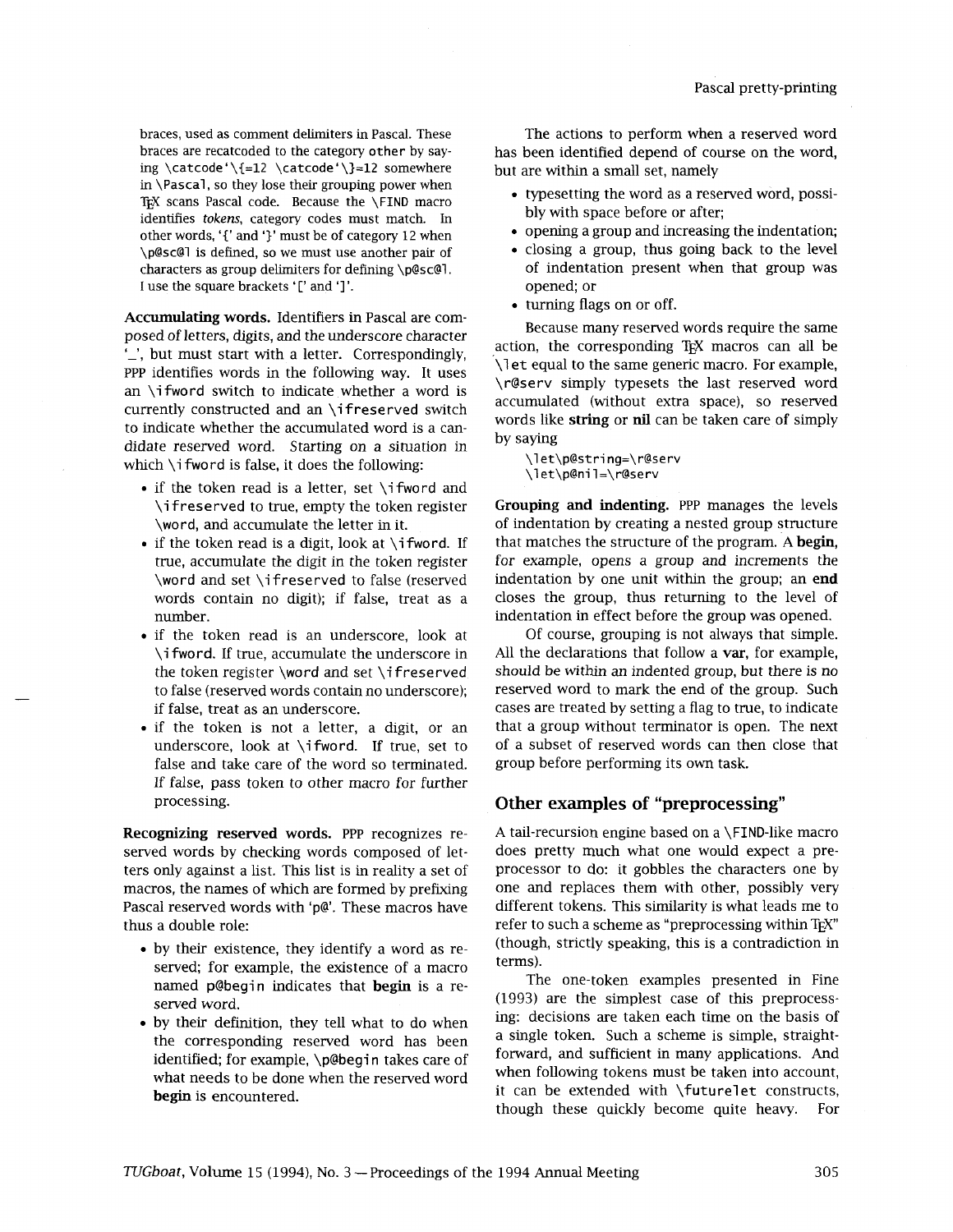example, the \markvowel s macro can be modified in the following way to mark, say, "i before e" combinations:

```
\def\spellcheck#l{% 
  \FIND #1 
    \end: ; 
    i :\ie; 
    #1:\{#1\}\spellcheck;
  \END} 
\def\ie{\futurelet\nextchar\iiee}
\def\iiee{\let\etemp=e%
  \ifx\etemp\nextchar
    \{\b{}f\ ie}%
    \let\temp\gobblenexttoken
  \else
    i%
    \let\temp\spellcheck
  \fi
  \temp}
```
\def\gobblenexttoken#1{\spellcheck}

so that typing

{\obeyspaces

\spell check I receive a piece of pie\end} yields "I receive a piece of pie".

The two-token example presented in this paper is a convenient extension of the scheme. True, it has as inherent limitation that the second parameter is tokenized (assigned a character code) one step earlier than it would in the one-token case. On the other hand, the corresponding code is particularly readable (thus easy to program and easy to maintain). The above example becomes, with a two-token model,

```
\def\check#l#2{\def\nextcheck{\check}% 
  \FIND #1 
    i : {\FIND #2 
          e:{\{\bf b} \neq i \neq j\} e:
          #2:{i}; 
        \END} ; 
    #I: {#I} ; 
  \END 
  \ifx\end#2
    \def\nextcheck##1{\relax}\fi
  \nextcheck#2}
```

```
\def\gobbleone{\def\nextcheck##l% 
 {\check \relax}} 
\def\spellcheck{\check \relax}
```
where \gobbleone gobbles the next token and replaces it with \re1 ax. The nested **\FIND** structure makes it easy to see the underlying idea of "once<br>you know the first letter is an i, see whether the second is an e". Clearly, the mechanism can be extended to take into account three, four, or even more tokens at the same time, with limitations and advantages similar to those in the two-token case.

Two-token tail-recursion can also be achieved with other constructs, for example Kees van der Laan's \fifo macro. In van der Laan (1993) he underlines the importance of the *separation of concerns:* going through the list is separated from processing each element of the list. This elegant programming principle is sometimes hard to achieve in practice: in the case of string literals, for example, \Pascal reacts to a single quote by interrupting token-by-token progression and reading all tokens to the next single quote - progressing and processing are thus closely linked. For the "i before e" example, the separation is clearer and the use of the \FIND structure for processing the elements is largely unchanged:

\def\fifo#l#2{\check#1#2%  $\iint x\of i f#2\of i f \fi$ fi {fi fo#2}  $\def\of{#1\of}iff$ 

\newi f\i fgobbl eone

```
\def\check#1#2{\if gobbleone
  \gobbl eonefal se 
  \else 
  \FIND #1 
    i:{\FIND #2 
          e: {\{\bf bf ie}\qobbleonetrule};#2: {i};
        \END ;
    #I: {#I} ; 
  \END 
  \forallfil
```
I have used the two-token scheme successfully in a variety of situations. For the same engineering textbook format, I devised an elementary chemistry mode, so that

\chem CH4+202<>C02+2H2O \endchem

yields

 $CH_4 + 2O_2 = CO_2 + 2H_2O$ 

and a unit mode, so that

\unit 6.672,59e-11 m3.kg-l\endunit

yields the IS0 representation

 $6.672\,59\times 10^{-11}\,\mathrm{m}^3\!\cdot\!\mathrm{kg}^{-1}.$ 

Actually, mentioning that the \FIND-like tailrecursion applies to tokens is not entirely correct. Because it reads arguments, it will also gobble up as one object a group delimited by braces (or by the current T<sub>F</sub>X delimiters), not a single token. This case cannot happen with the \Pascal macro, for there are no current group delimiters during tailrecursion ('{' and '}' are given category code **12),** but it can happen in other situations. When a group is read as argument  $#1$  by \check, the first level of grouping is removed, so the \FIND selection is actually performed on the first token (or group) within the original group. Whether this characteristic is a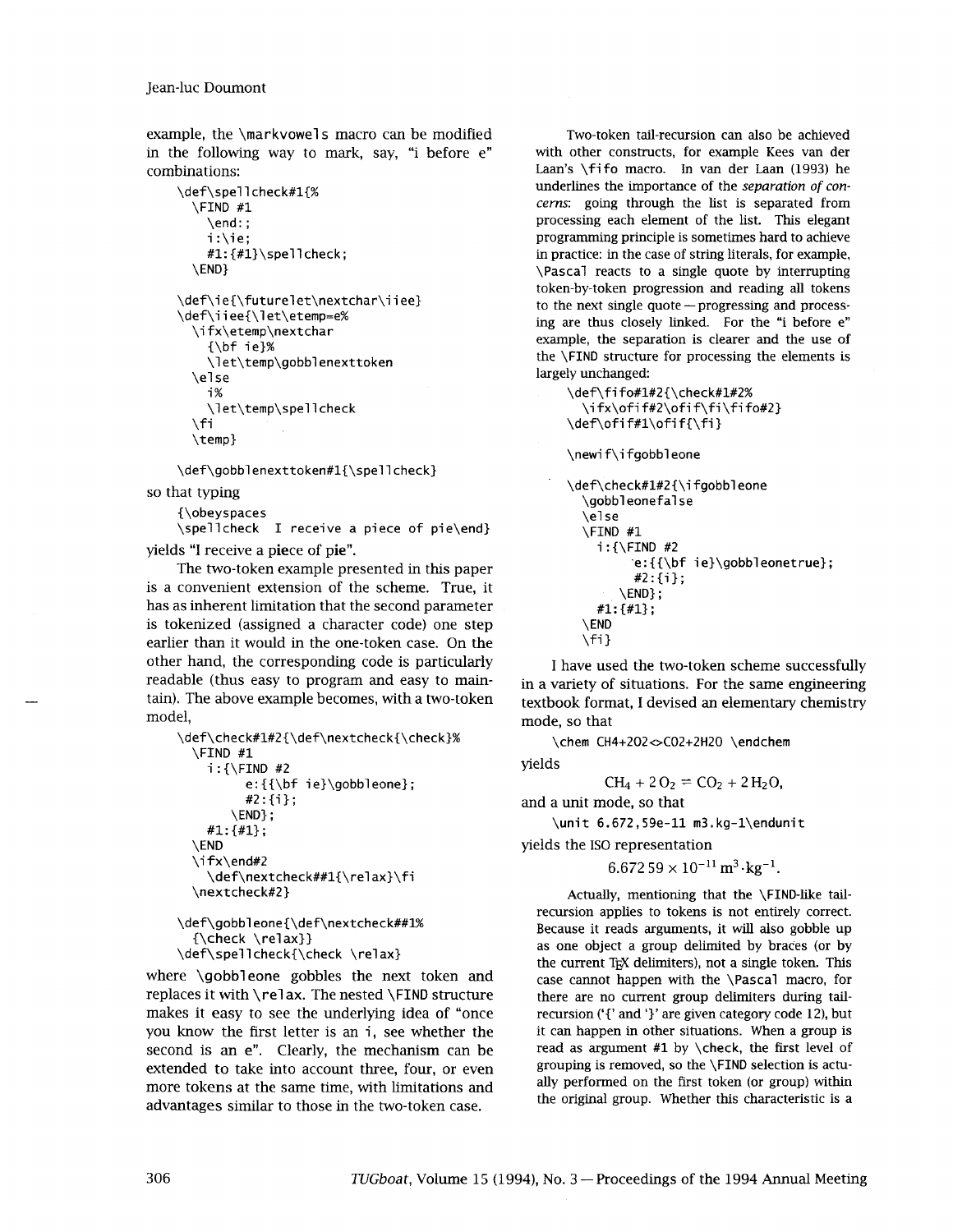ognizing the '6', but acting on the group 60; by  $well$ contrast, \chem C60H60\endchem yields the incorrect  $C_{60}H_{60}$ , with the '0' being a subscript to an empty subformula and hence being too far away **Bibliography**  from the '6'. Sometimes, however, you may prefer  $\frac{1}{100}$  Fine, Jonathan, "The \CASE and \FIND macros." strict token-per-token processing; in the FIFO paper  $\frac{1}{100}$  and  $\frac{1}{4}$  (1), pages 35-39, 1993. mentioned above, Kees van der Laan shows a way of variable instead of reading it as an argument.

# **Conclusion**

Preprocessing within T<sub>EX</sub>—reading a list of tokens (or brace-delimited groups) and replacing them with others for T<sub>F</sub>X to process further-has unlimited applications for TEX users and macro-writers. A processing based on a \FIND macro (Fine, 1993) is powerful, especially when nested and applied on two tokens. The progression along the list can be built in the same macro or can be separated, for example using the \fi fo macro (van der Laan 1993). The approach is powerful enough to handle such tasks as pretty-printing of Pascal code fragments.

Maybe the main advantage of these preprocessing schemes is that they are fast and easy to implement. They are not reserved to large-scope application, but can be used for one-off, *ad hoc* macros as well. I once had to typeset phone numbers on the basis of the following syntax: the code

### \phone{725.83.64}

should yield 725 83 64, that is, periods must be replaced by thin spaces and pairs of digits must be slightly kerned (it looked better for the particular font at that particular size). The corresponding tail-recursion scheme is easy to implement:

```
\catcode'\@=11
```

```
\def\k@rn#l#2{\let\thek@rn=\k@rn 
  \FIND #1 
    0123456789:{#1% 
      \FIND #2 
         0123456789:{\kern-0.0833em}; 
         #2:{\text{real}};
       \END} ; 
    \cdot: {\thinspace};
    #l: {#l} ; 
  \END 
  \i fx\end#2\def\thek@rn##l{\rel ax}\f i 
  \thek@rn#2} 
\def\phone#1{\k@rn#1\end}
```

```
\catcode'\@=12
```
feature or a bug depends on your application. Some-<br>times, it is quite useful: for the chemistry mode world (and some would doubtlessly qualify it as times, it is quite useful: for the chemistry mode world (and some would doubtlessly qualify it as above, it enables \chem C{60}H{60}\endchem to "syntactic sugar"), but it made optimal use of my above, it enables  $\ch{60}H{60}\end{cm}$  to "syntactic sugar"), but it made optimal use of my give the correct output  $C_{60}H_{60}$ , with the  $\F{IND}$  rec-<br>time by allowing me to get the iob done fast and time, by allowing me to get the job done fast and

- acting on each token by assigning it to a temporary Knuth, Donald E., *The T<sub>E</sub>Xbook*. Reading, Mass.:<br>
xariable instead of reading it as an argument Addison-Wesley, 1984.
	- Laan, C.G. van der, "\FIFO and \LIFO sing the BLUes." *TUGboat* **14** (I), pages 54-60, 1993.
	- Laan, C. G. van der, "Syntactic sugar." *TUGboat* **14 (3),** pages 310-318, 1993.
	- Oostrum, Piet van, "Program text generation with TEX/LATEX." MAPS91.1, pages 99-105, 1991.
	- Schwarz, Norbert, *Einführung in TEX*. Addison-Wesley, Europe, 1987. Also available as *Introduction*  to T<sub>F</sub>X. Reading, Mass.: Addison-Wesley, 1989.